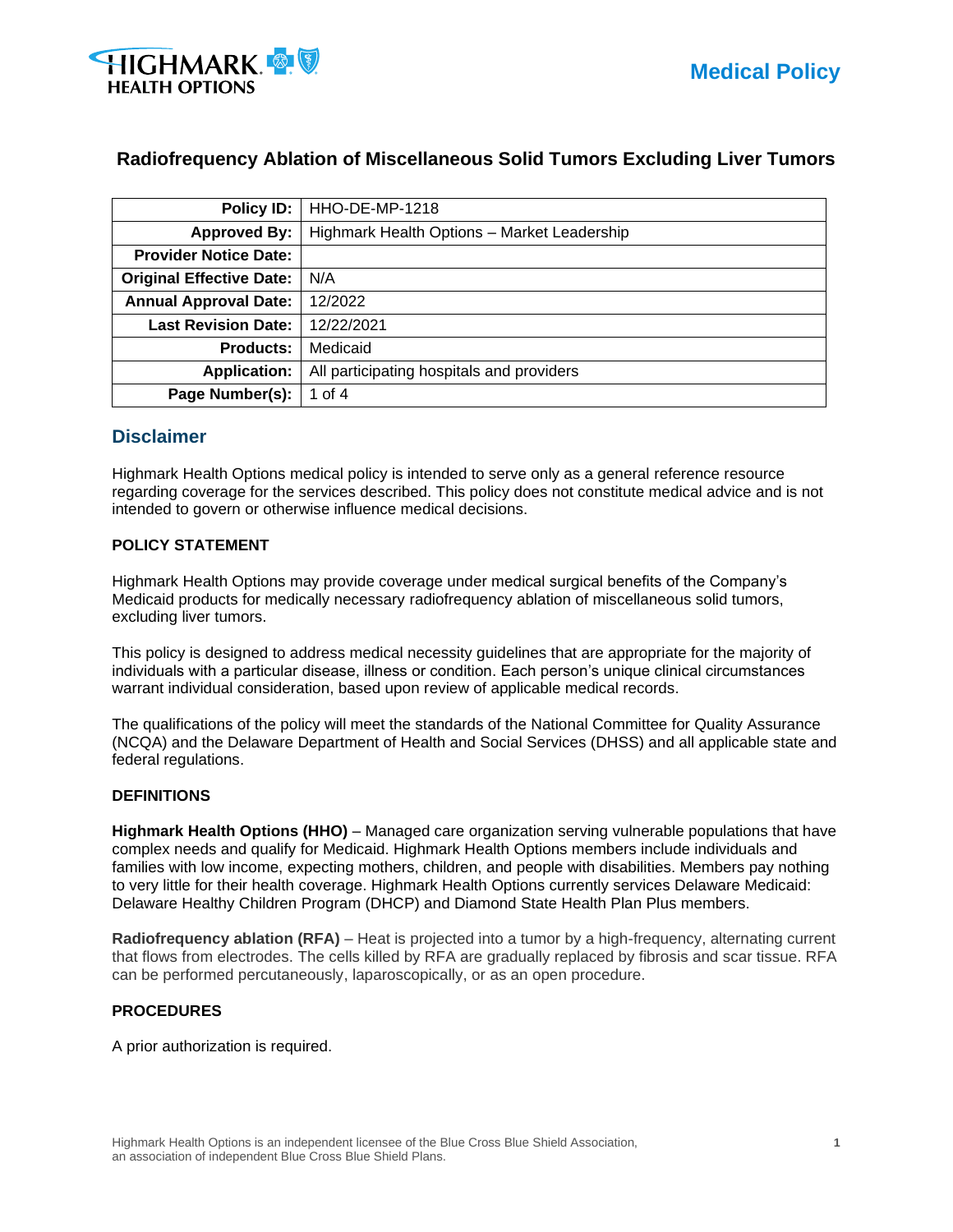

#### **Osteolytic Bone Pain**

RFA may be considered medically necessary to palliate pain in individuals with osteolytic bone metastases who have failed or are poor candidates for standard treatments such as radiation or opioids.

RFA as initial treatment for painful bony metastases is considered experimental/investigational, and therefore, noncovered. The evidence is insufficient to determine the impact of technology on health outcomes.

#### **Osteoid Osteomas**

RFA may be considered medically necessary to treat osteoid osteomas that cannot be managed successfully with medical treatment.

RFA for osteoid osteomas that can be managed with medical treatment is considered experimental/investigational, and therefore, noncovered. The evidence is insufficient to determine the impact of technology on health outcomes.

#### **Isolated Peripheral Non-Small Cell Lung Cancer**

RFA may be considered medically necessary to treat an isolated peripheral non-small-cell lung cancer lesion that is no more than three (3) cm in size when ALL the following criteria are met:

- Surgical resection or radiation treatment with curative intent is considered appropriate based on stage of disease, however, medical comorbidity renders the individual unfit for those interventions; and
- Tumor is located at least one (1) cm from the trachea, main bronchi, esophagus, aorta, aortic arch branches, pulmonary artery, and the heart.

RFA for any other isolated peripheral nonsmall cell lung cancer is considered experimental/investigational, and is therefore, noncovered due to the evidence is insufficient to determine the impact of the technology on health outcomes.

## **Malignant NonPulmonary Tumor(s) Metastatic to the Lung**

RFA may be considered medically necessary to treat malignant nonpulmonary tumor(s) metastatic to the lung that are no more than three (3) cm in size when the following criteria are met:

- To preserve lung function when surgical resection or radiation treatment is likely to worsen pulmonary status, or the individual is not considered a surgical candidate; and
- There is no evidence of extrapulmonary metastases; and
- The tumor is located at least 1 cm from the trachea, main bronchi, esophagus, aorta, aortic arch branches, pulmonary artery, and the heart; and
- No more than three (3) tumors per lung should be ablated; and
- Tumors should be amenable to complete ablation; and
- Twelve (12) months should elapse before a repeat ablation is considered.

RFA for any other malignant non-pulmonary tumors metastatic to the lung is considered experimental/investigational, and is therefore, noncovered due to the evidence is insufficient to determine the impact of the technology on health outcomes.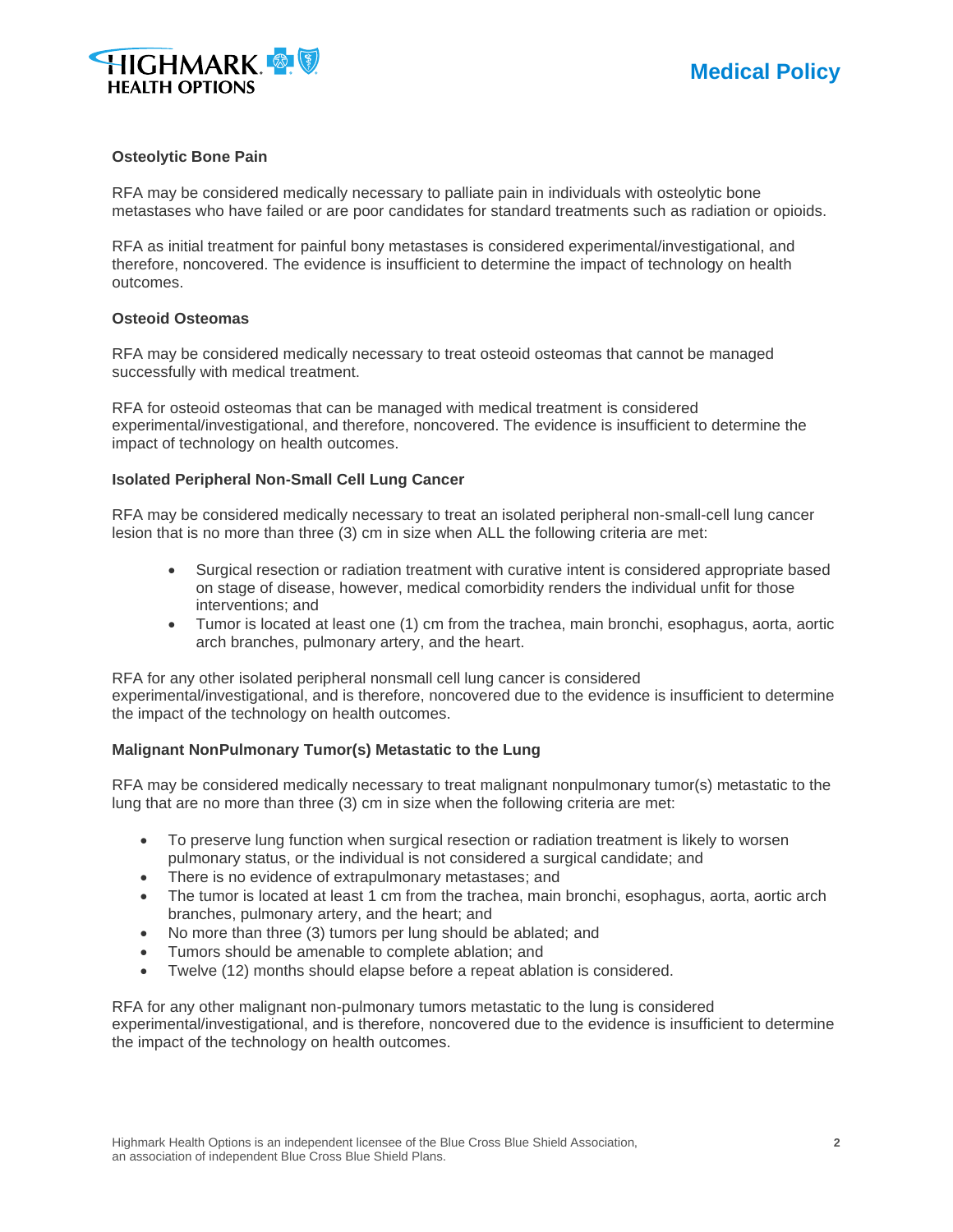

RFA as a technique for ablation for ANY of the following is considered experimental/investigational, and therefore, noncovered because the safety and/or effectiveness of this service cannot be established by the available published peer-reviewed literature.

- Breast tumors; or
- Lung cancer not meeting the criteria above; or
- Osteoid osteomas that can be managed with medical treatment; or
- Painful bony metastases as initial treatment; or
- All other tumors outside the liver including, but not limited to:
	- o The head and neck; or
	- o Thyroid; or
	- o Ovary; or

Pelvic/abdominal metastases of unspecified origin.

### **Post-payment Audit Statement**

The medical record must include documentation that reflects the medical necessity criteria and is subject to audit by Highmark Health Options at any time pursuant to the terms of your provider agreement.

### **Place of Service: Inpatient/Outpatient**

Experimental/investigational (E/I) services are not covered regardless of place of service.

Radiofrequency Ablation of Miscellaneous Solid Tumors Excluding Liver Tumors is typically an outpatient procedure which is only eligible for coverage as an inpatient procedure in exceptional circumstances, including, but not limited to, the presence of a comorbid condition that would require monitoring in a more controlled environment such as the inpatient setting

### **CODING REQUIREMENTS**

| <b>CPT code</b> | <b>Description</b>                                                                                                                                                                                                                          |
|-----------------|---------------------------------------------------------------------------------------------------------------------------------------------------------------------------------------------------------------------------------------------|
| 20982           | Ablation therapy for reduction or eradication of one or more bone tumors (e.g.,<br>metastasis) including adjacent soft tissue when involved by tumor extension,<br>percutaneous, including imaging guidance when performed, radiofrequency. |
| 32998           | Ablation therapy for reduction or eradication of one of more pulmonary tumor(s)<br>including pleura or chest wall when involved by tumor extension, percutaneous,<br>radiofrequency, unilateral.                                            |

### **Covered Diagnosis Codes for 20982 and 32998**

| C <sub>34.00</sub> | C <sub>34.01</sub> | C <sub>34.02</sub> | C <sub>34.10</sub> | C <sub>34.11</sub> | C <sub>34.12</sub> | C <sub>34.2</sub>  |
|--------------------|--------------------|--------------------|--------------------|--------------------|--------------------|--------------------|
| C34.30             | C34.31             | C <sub>34.32</sub> | C <sub>34.80</sub> | C34.81             | C34.82             | C <sub>34.90</sub> |
| C <sub>34.91</sub> | C <sub>34.92</sub> | C <sub>40.00</sub> | C <sub>40.01</sub> | C <sub>40.02</sub> | C <sub>40.10</sub> | C <sub>40.11</sub> |
| C <sub>40.12</sub> | C <sub>40.20</sub> | C <sub>40.21</sub> | C <sub>40.22</sub> | C <sub>40.30</sub> | C <sub>40.31</sub> | C <sub>40.32</sub> |
| C79.00             | C79.01             | C79.02             | C79.51             | C79.52             | D <sub>16.00</sub> | D <sub>16.01</sub> |
| D <sub>16.02</sub> | D <sub>16.10</sub> | D <sub>16.11</sub> | D <sub>16.12</sub> | D <sub>16.20</sub> | D <sub>16.21</sub> | D <sub>16.22</sub> |
| D <sub>16.30</sub> | D <sub>16.31</sub> | D <sub>16.32</sub> | D <sub>16.4</sub>  | D <sub>16.5</sub>  | D <sub>16.6</sub>  | D <sub>16.7</sub>  |
| D <sub>16.8</sub>  | D <sub>16.9</sub>  |                    |                    |                    |                    |                    |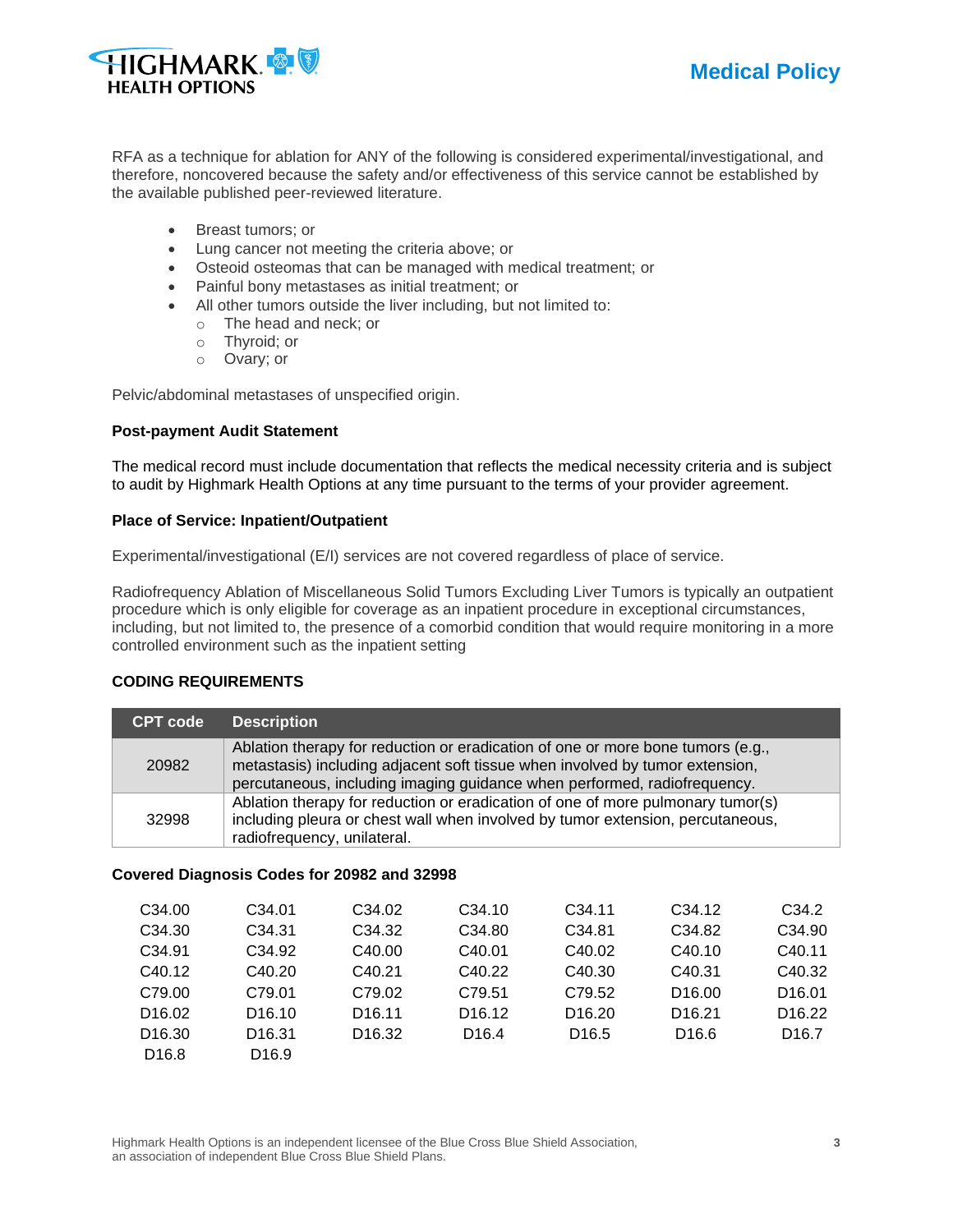

### **REIMBURSEMENT**

Participating facilities will be reimbursed per their Highmark Health Options contract.

## **References**

Dobrinja C, Bernardi S, Fabris B, et al. Surgical and pathological changes after radiofrequency ablation of thyroid nodules. Int J Clin Endocrinol Metab. 2015;2015:576576.

National Comprehensive Cancer Network. NCCN Clinical Practice Guidelines in Oncology: Nonsmall cell lung cancer. v.5.2019.

National Comprehensive Cancer Network. NCCN Clinical Practice Guidelines in Oncology: Thyroid Carcinoma. v1.2019.

National Comprehensive Cancer Network. NCCN Clinical Practice Guidelines in Oncology (NCCN Guidelines): Pancreatic Adenocarcinoma. Version 3.2019. Updated July 2, 2019.

Weber M, Sprengel S, Omlor G, et al. Clinical long-term outcome, technical success, and cost analysis of radiofrequency ablation for the treatment of osteoblastomas and spinal osteoid osteomas in comparison to open surgical resection. Skeletal Radiol. 2015;44:981-993.

Chen J, Zhang C, Li F, et al. A meta-analysis of clinical trials assessing the effect of radiofrequency ablation for breast cancer. Onco Targets Ther. 2016;9:1759-66.

Valcavi R, Tsamatropoulos P. Health-related quality of life after percutaneous radiofrequency ablation of cold, solid, benigh thyroid nodules; A 2 year follow-up study in 40 patients. Endrocr Pract. 2015;021:887- 896.

Zugaro L, DI Staso M, Gravina GL, et al. Treatment of osteolytic solitary painful osseous metastases with radiofrequency ablation or cryoablation: A retrospective study by propensity analysis. Onco Let. 2016;11(3):1948-1954.

Oc Y, Kilinc BE, Cennet S, et. al.. Complications of computer tomography assisted radiofrequency ablation in the treatment of osteoid osteoma. BioMed Res Int. 2019:1-6.

Su MZ, Memon F, Lau HM, et al. Safety, efficacy and predictors of local recurrence after percutaneous radiofrequency ablation of biopsy-proven renal cell carcinoma. Int J Nephrol Urol. 2016;48(10):1609- 1616.

National Institute for Health and Care Excellence (NICE). Percutaneous radiofrequency ablation of renal cancer. 2010.

Rosian K, Hawlik K, Piso B. Efficacy assessment of radiofrequency ablation as a palliative pain treatment in patients with painful metastatic spinal lesions: A systematic review. Pain Physician. 2018;21(5):E467- E476.

Albisinni U, Facchini G, Spinnato P, et al. Spinal osteoid osteoma: efficacy and safety of radiofrequency ablation. Skeletal Radiol. 2017;46(8):1087-1094.

Lassalle L, Campagna R, Corcos G, et al. Therapeutic outcome of CT-guided radiofrequency ablation in patients with osteoid osteoma. Skeletal Radiol. 2017;46(7):949-956.